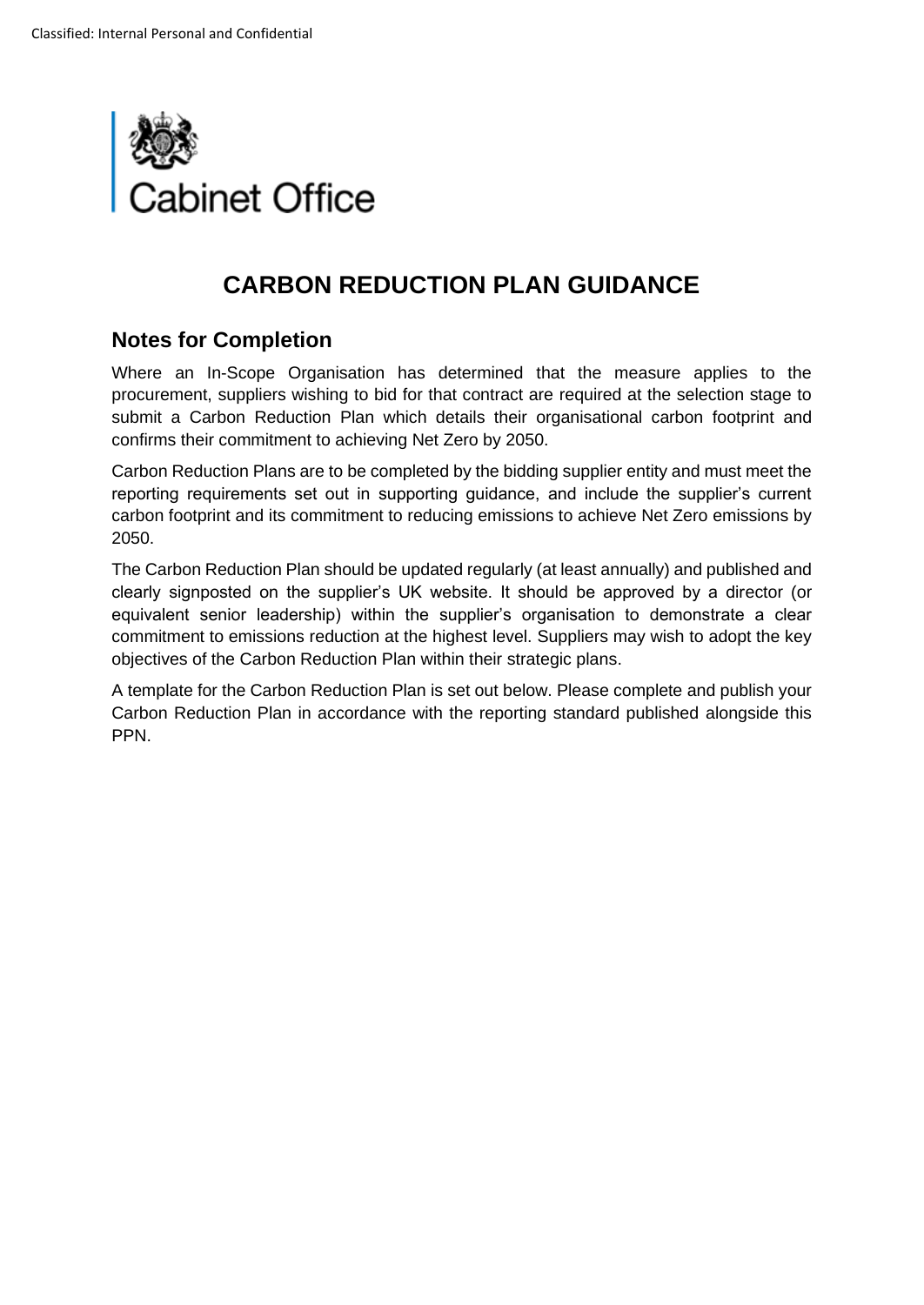# Carbon Reduction Plan Template

## Supplier name: **The Growth Company**

Publication date: February 2022

## **Commitment to achieving Net Zero**

The Growth Company is committed to achieving Net Zero emissions by 2035.

## **Baseline Emissions Footprint**

Baseline emissions are a record of the greenhouse gases that have been produced in the past and were produced prior to the introduction of any strategies to reduce emissions. Baseline emissions are the reference point against which emissions reduction can be measured.

#### **Baseline Year: 2019/20**

#### **Additional Details relating to the Baseline Emissions calculations.**

The Growth Company's carbon emissions have been calculated in line with our Streamlined Energy and Carbon Reporting Regulations (SECR) requirements, that is our Scope 1 and Scope 2 emissions as well as our Scope 3 emissions which relate to business travel. Additional Scope 3 categories, calculated retrospectively in line with GHG Protocol guidance and using the relevant DEFRA Carbon Conversion Factors, have been included in this Carbon Reduction Plan. All our emissions reporting includes Well-to-Tank and Radiative forcing (RF) conversion factors where relevant. Our reporting scope covers the entire group as this best reflects the agile way in which we use our office space.

| <b>Baseline year emissions: 2019/20</b> |                                                        |  |
|-----------------------------------------|--------------------------------------------------------|--|
| <b>EMISSIONS</b>                        | TOTAL $(tCO2e)$                                        |  |
| Scope 1                                 | 138                                                    |  |
| Scope 2                                 | 362                                                    |  |
| Scope 3                                 | Category 4 & 9 – Upstream & Downstream Transport – 109 |  |
| (Included Sources)                      | Category 5 – Waste - 39                                |  |
|                                         | Category 6 - Business Travel - 337                     |  |
|                                         | Category 7 - Employee Commuting & Homeworking - 2,049  |  |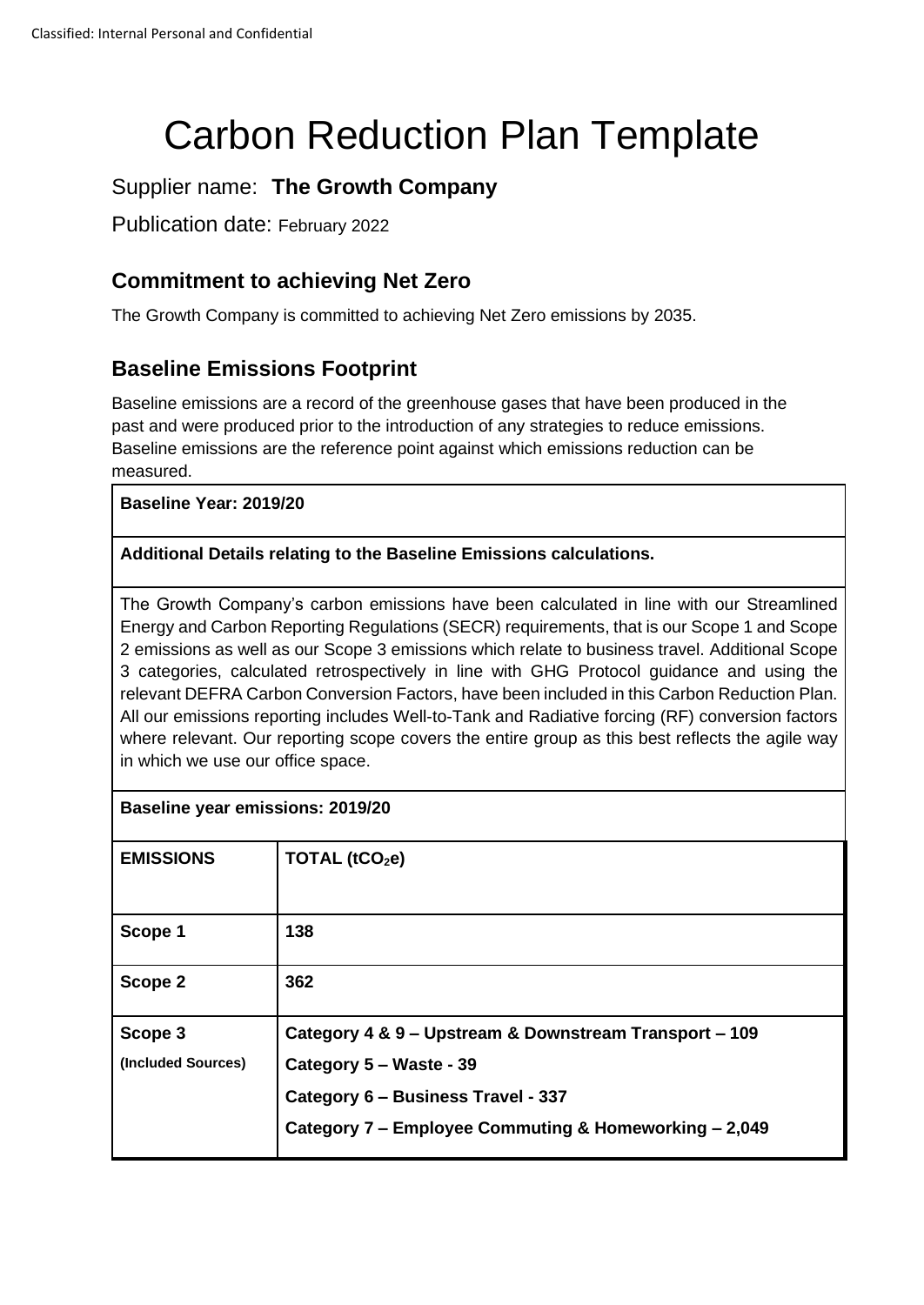| <b>Total Emissions</b><br>$\vert$ 3,035 tCO <sub>2</sub> e |  |
|------------------------------------------------------------|--|
|------------------------------------------------------------|--|

## **Current Emissions Reporting**

| <b>Reporting Year: 2020/21</b> |                                                        |  |
|--------------------------------|--------------------------------------------------------|--|
| <b>EMISSIONS</b>               | TOTAL (tCO <sub>2</sub> e)                             |  |
| Scope 1                        | 113                                                    |  |
| Scope 2                        | 256                                                    |  |
| Scope 3                        | Category 4 & 9 - Upstream & Downstream Transport - 7.5 |  |
| (Included Sources)             | Category 5 - Waste - 25                                |  |
|                                | Category 6 - Business Travel - 12                      |  |
|                                | Category 7 - Employee Commuting & Homeworking - 1,498  |  |
| <b>Total Emissions</b>         | 1,912 tCO2e                                            |  |

## **Emissions reduction targets**

The Growth Company is currently Carbon Neutral across our Scope 1 and 2 emissions and business travel and has used the Gold Standard off-setting scheme to offset these emissions. The company's ambition is to be Net Zero across our Scope 1, 2 and 3 emissions by 2035. Since our baseline year, we have calculated a 37% reduction in our carbon emissions. We recognise that this is in part a reflection of the impact of Covid on our business operations; the closure and reduction in office space and subsequent energy use, reduced business and commuting travel and reduction in purchased products. In addition, GC has also implemented carbon reduction initiatives as outlined.

Progress against these targets can be seen in the graph below: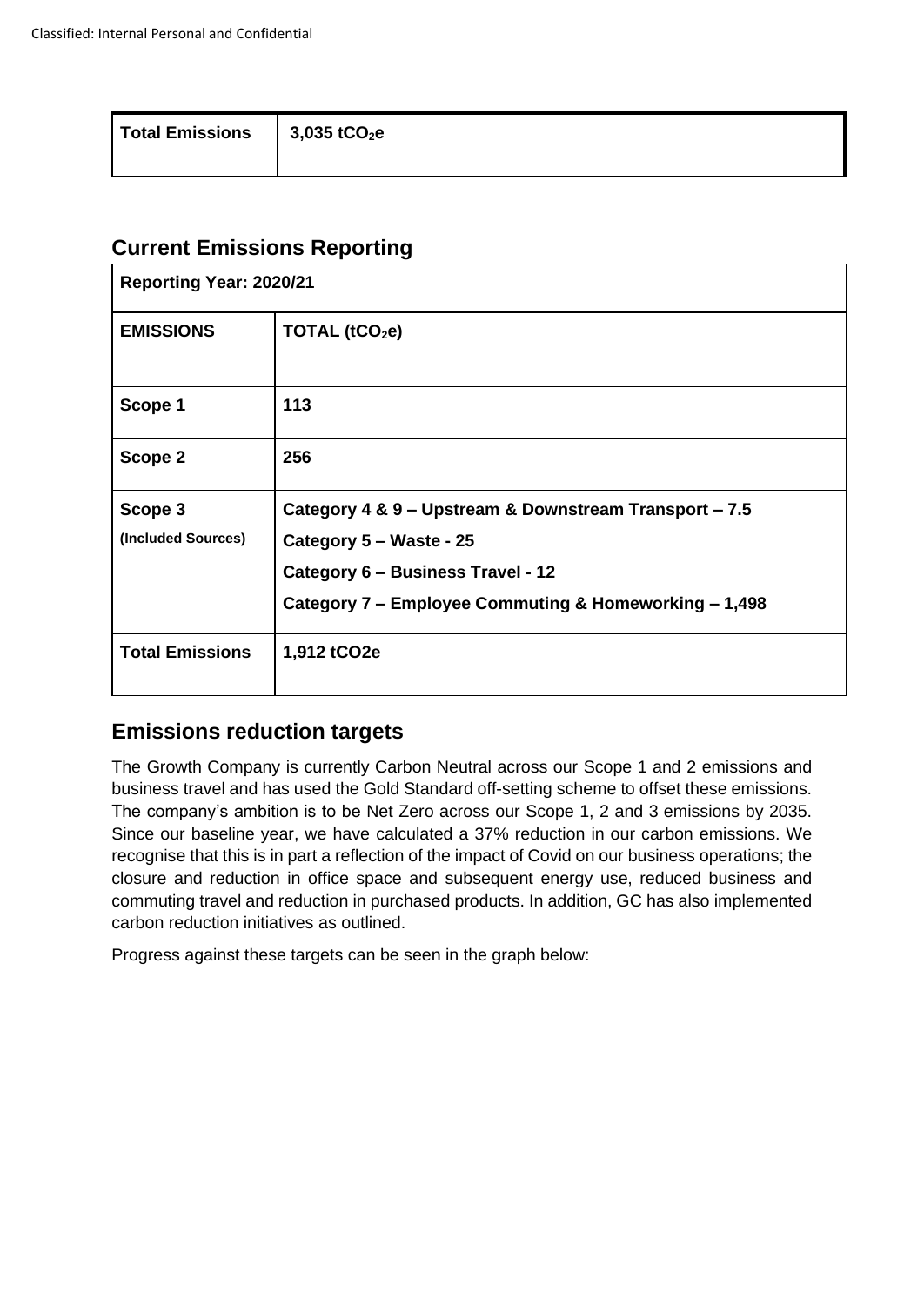

## **Carbon Reduction Projects**

## Completed Carbon Reduction Initiatives

The following environmental management measures and projects have been completed or implemented since the 2019/20 baseline.

- Achieved ISO 14001 certification as of March 2021
- As of January 2021, Green Energy tariffs have been used when purchasing energy directly by GC (approximately 65%). The remaining third is bought by our landlords and we will work with them to encourage a switch to renewable sources.
- Installing sub-metering where possible and use of data to identify energy inefficiencies.
- Introduced good energy management procedures such as a heating and cooling policy, ensuring electronic equipment is automatically put into sleep mode when idle, advising staff to switch off equipment when not using, utilising sensor-based lighting and use of natural light, and IT equipment and hardware automatically shut-down overnight.
- Introduced a 'Our Working Way' policy to encourage agile, flexible working from home locations, digitisation of paperwork and the use of electronic/virtual meetings and training.
- Staff are given the option of purchasing discounted season tickets for public transport through the company's season ticket loan offer and are able to purchase bikes through our cycle to work scheme.
- The use of public transport to meetings is encouraged where appropriate and can be claimed through our expenses system. Vehicles owned and operated by GC are all Euro 6 compliant.
- Minimised the use of virgin paper by ensuring all our paper is 100% recycled and FSC (or equivalent) certified, implemented printing control and electronic archiving.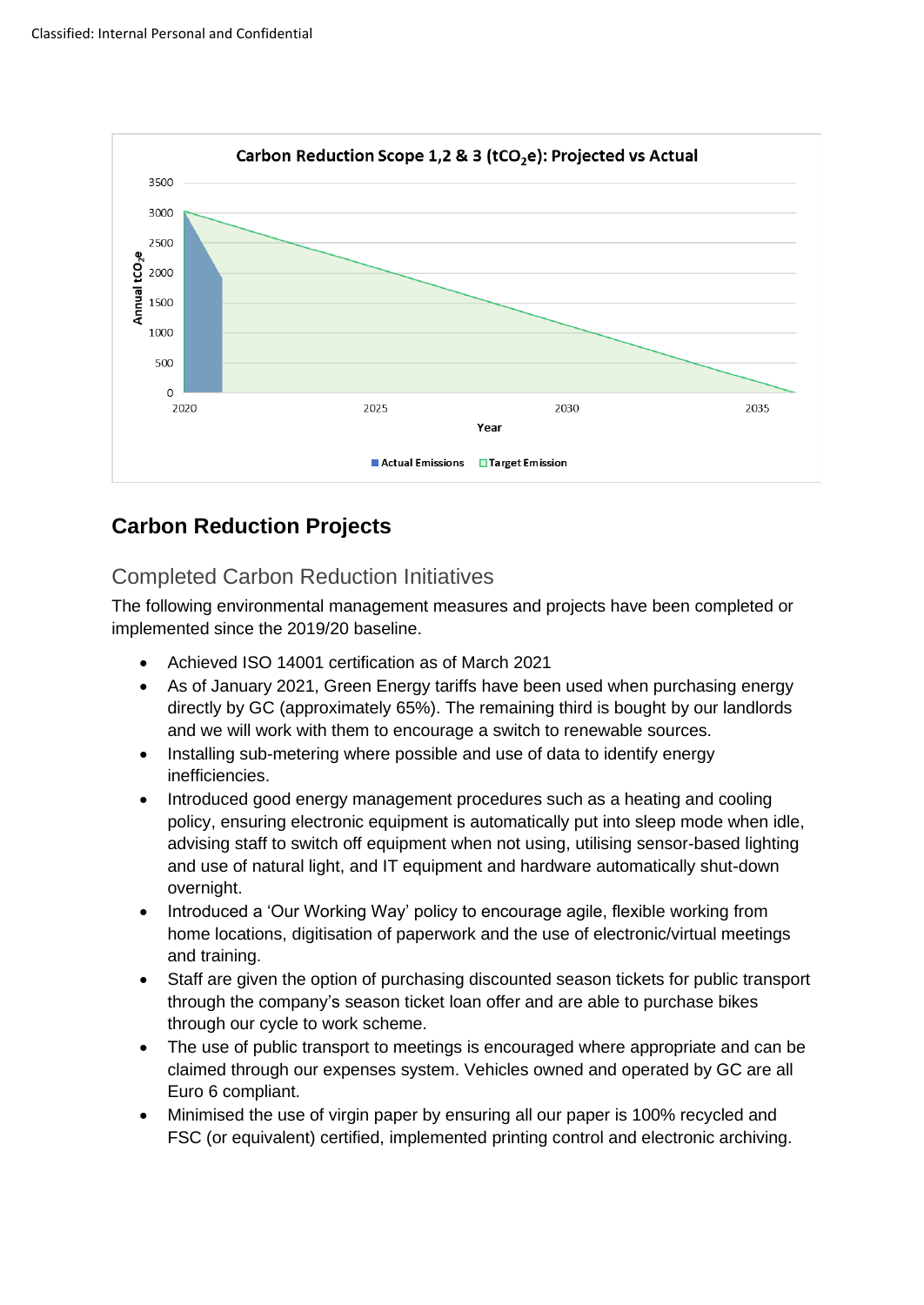- Reduced waste to landfill through dedicated recycling and general waste bins, and where there is demand for milk, purchasing 2L bottles, reducing plastic waste by 37%.
- Reducing water waste through installation of instant hot water dispensers.
- Increased staff awareness and engagement through the creation of our internal Climate Action Group.

In the future we intend to implement further measures such as:

- Continue to identify opportunities to reduce our emissions across the company including using the results of our ESOS audits to identify priority actions.
- Work with our landlords to encourage them to switch to renewable sources.
- Introduction of an employee salary sacrifice electric car leasing scheme in 2021/22 which will be accessible to all staff.
- Roll-out mandatory environmental awareness training across the organisation and encourage staff to implement actions both in their home and work life.
- Working closely with our supply chain to better understand its impact on our carbon footprint and capture carbon savings, as well as working to influence and support suppliers on their own journey to net zero.
- Increased reporting against our Scope 3 emissions in line with the GHG Protocol and reporting annually on both the qualitative and quantitive impacts we have as a business and the services we deliver.

## **Declaration and Sign Off**

This Carbon Reduction Plan has been completed in accordance with PPN 06/21 and associated guidance and reporting standard for Carbon Reduction Plans.

Emissions have been reported and recorded in accordance with the published reporting standard for Carbon Reduction Plans and the GHG Reporting Protocol corporate standard<sup>1</sup> and uses the appropriate [Government emission conversion factors for greenhouse gas](https://www.gov.uk/government/collections/government-conversion-factors-for-company-reporting)  [company reporting](https://www.gov.uk/government/collections/government-conversion-factors-for-company-reporting)<sup>2</sup>.

Scope 1 and Scope 2 emissions have been reported in accordance with SECR requirements, and the required subset of Scope 3 emissions have been reported in accordance with the published reporting standard for Carbon Reduction Plans and the Corporate Value Chain (Scope 3) Standard<sup>3</sup>.

This Carbon Reduction Plan has been reviewed and signed off by the board of directors (or equivalent management body).

<sup>2</sup> <https://www.gov.uk/government/collections/government-conversion-factors-for-company-reporting>

<sup>1</sup> <https://ghgprotocol.org/corporate-standard>

<sup>3</sup> <https://ghgprotocol.org/standards/scope-3-standard>